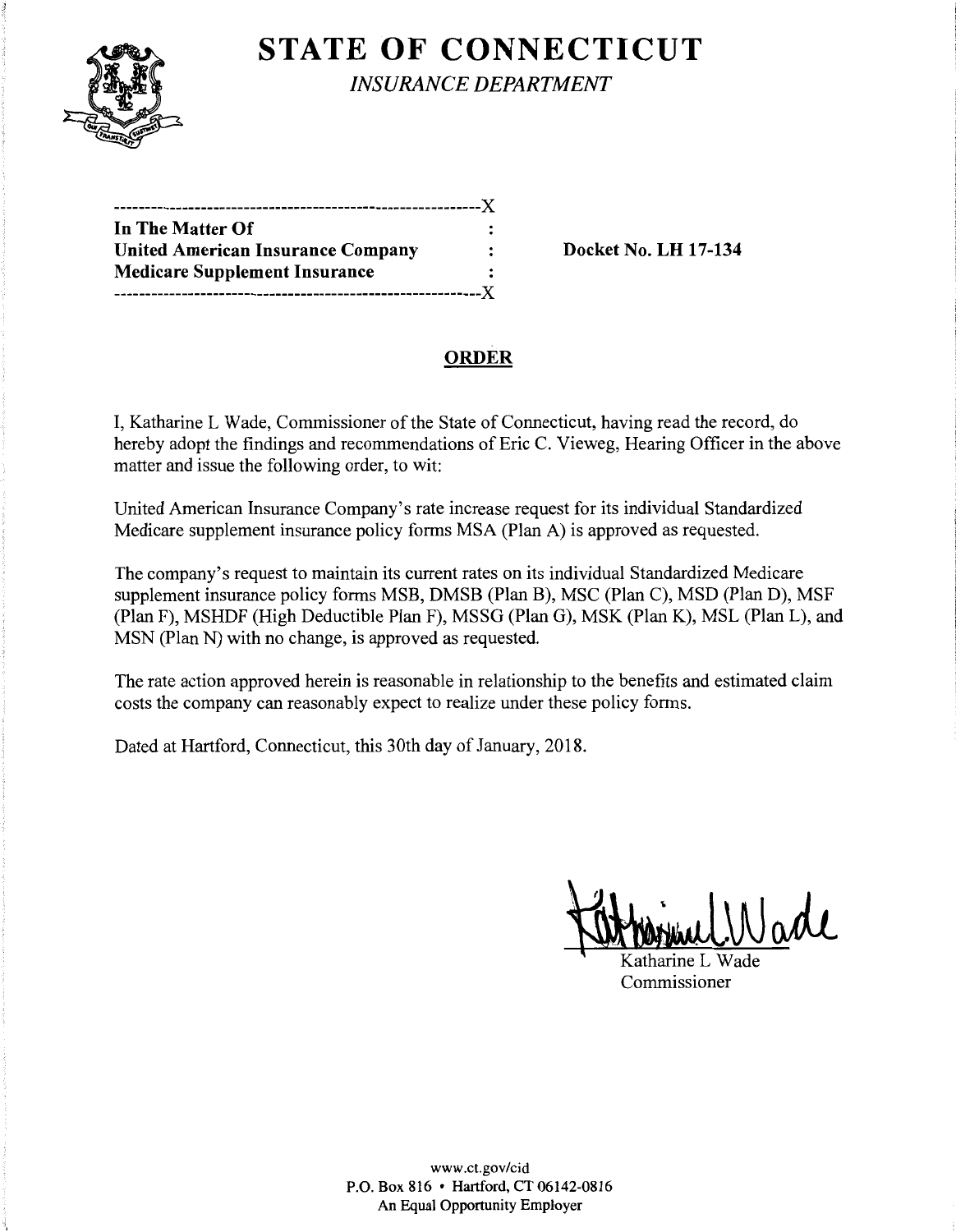

**STATE OF CONNECTICUT** 

*INSURANCE DEPARTMENT* 

| ----------------                         |  |
|------------------------------------------|--|
| In The Matter Of                         |  |
| <b>United American Insurance Company</b> |  |
| <b>Medicare Supplement Insurance</b>     |  |
|                                          |  |

**Docket No. LH 17-134** 

#### **PROPOSED FINAL DECISION**

## I. **INTRODUCTION**

The Insurance Commissioner of the State of Connecticut is empowered to review rates charged for individual and group Medicare supplement policies sold to any resident of this State who is eligible for Medicare. The source for this regulatory authority is contained in Chapter 700c and Section 38a-495a of the Connecticut General Statutes.

After due notice, a hearing was held at the Insurance Department in Hartford, CT on Wednesday, January 17, 2018, to consider whether or not the rate increases requested by United American Insurance Company on its Medicare supplement insurance business should be approved.

No members from the general public attended the hearing.

No company representatives from United American Insurance Company attended the hearing.

The hearing was conducted in accordance with the requirements of Section 38a-474, Connecticut General Statutes, the Uniform Administrative Procedures Act, Chapter 54 of Section 38a-8-1 et seq. of the Regulations of Connecticut State Agencies.

A Medicare supplement policy is a private health insurance policy sold on an individual or group basis, which provides benefits that are additional to the benefits provided by Medicare. For many years Medicare supplement policies have been highly regulated under both state and federal law to protect the interests of persons eligible for Medicare who depend on these policies to provide additional coverage for the costs of health care.

Effective December 1, 2005, Connecticut amended its program of standardized Medicare supplement policies in accordance with Section 38a-496a of the Connecticut General Statutes, and Sections 38a-495a-1 through 38a-495a-21 ofthe Regulations of Connecticut Agencies. This program, which conforms to federal requirements, provides a "core" package of benefits known as Plan A. Insurers may also offer any one or more of eleven other plans (Plans B through N).

Effective January 1, 2006, in accordance with Section 38a-495c ofthe Connecticut General Statutes (as amended by Public Act 05-20) premiums for all Medicare supplement policies in the state must use community rating. Rates for Plans A through N must be computed without regard to age, gender, previous claims history or the medical condition of any person covered by a Medicare supplement policy or certificate.

> www.ct.gov/cid P.O. Box 816 • Hartford, CT 06142-0816 An Equal Opportunity Employer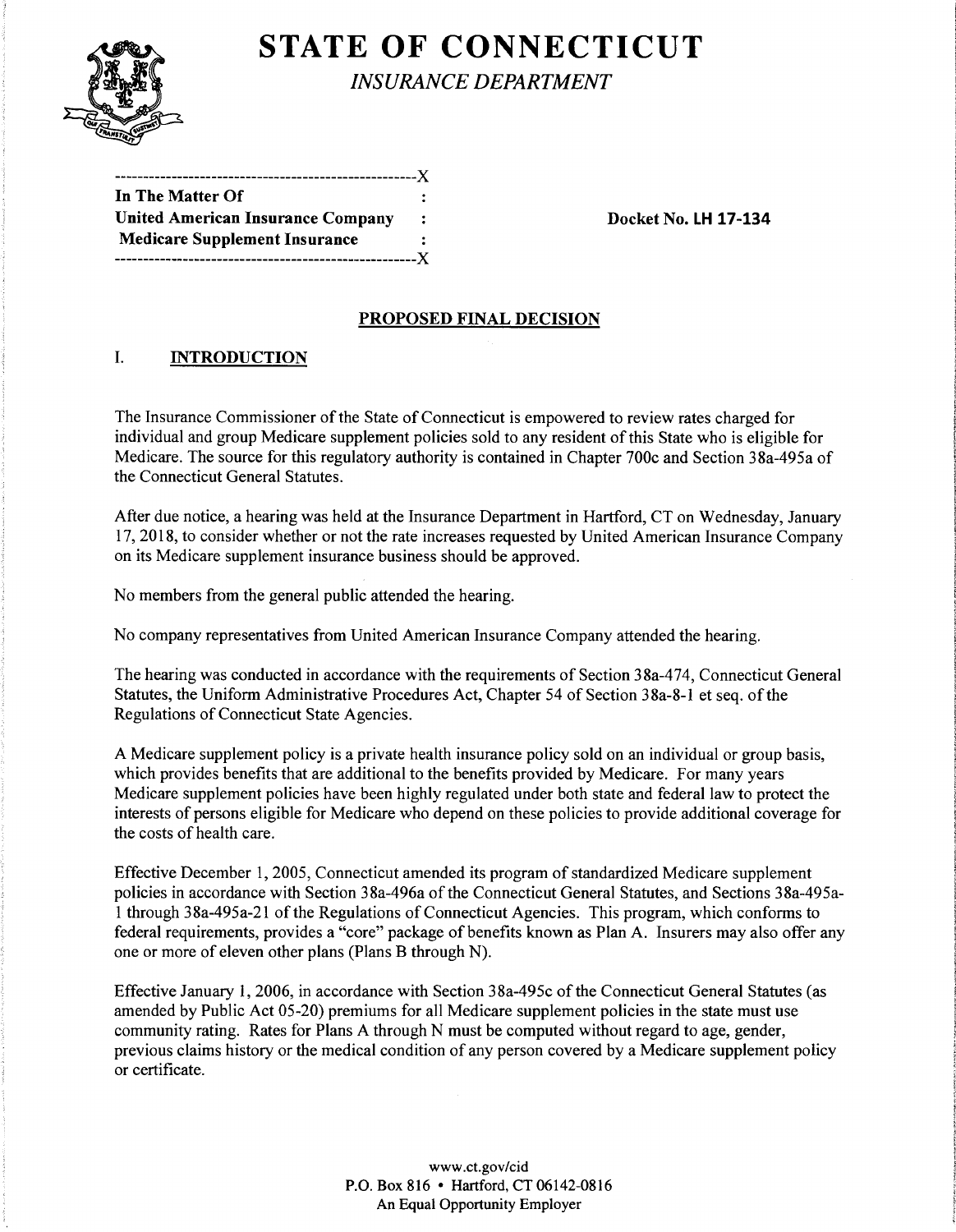The statute provides that coverage under Plans A through N may not be denied on the basis of age, gender, previous claims history or the medical condition of any covered person. Insurers may exclude benefits for losses incurred within six months from the effective date of coverage based on a pre-existing condition.

Effective October 1, 1998, carriers that offer Plan B or Plan C must make these plans as well as Plan A, available to all persons eligible for Medicare by reason of disability.

Insurers must also make the necessary arrangements to receive notice of all claims paid by Medicare for their insureds so that supplement benefits can be computed and paid without requiring insureds to file claim forms for such benefits. This process of direct notice and automatic claims payment is commonly referred to as "piggybacking" or "crossover".

Sections 38a-495 and 38a-522 of the Connecticut General Statutes, and Section 38a-495a-10 of the Regulations of Connecticut Agencies, state that individual and group Medicare supplement policies must have anticipated loss ratios of 65% and 75%, respectively. Under Sections 38a-495-7 and 38a-495a-10 of the Regulations of Connecticut Agencies, filings for rate increases must demonstrate that actual and expected losses in relation to premiums meet these standards, and anticipated loss ratios for the entire future period for which the requested premiums are calculated to provide coverage must be expected to equal or exceed the appropriate loss ratio standard.

Section 38a-473 of the Connecticut General Statutes provides that no insurer may incorporate in its rates for Medicare supplement policies factors for expenses that exceed 150% of the average expense ratio for that insurer's entire written premium for all lines of health insurance for the previous calendar year.

## II. **FINDING OF FACT**

After reviewing the exhibits entered into the record of this proceeding, and utilizing the experience, technical competence and specialized knowledge of the Insurance Department, the undersigned makes the following findings of fact:

- 1. United American Insurance Company has requested a 3% rate increase for its individual standardized Medicare supplement policy form MSA and no rate change for the following policy forms: (D)MSB, MSC, MSD, MSF, MSHF, MSG, MSK06, MSL06 and MSNlO.
- 2. In-force policy counts as of the  $2<sup>nd</sup>$  quarter 2017 are as follows:

| Plan         | Connecticut | Nationwide |
|--------------|-------------|------------|
| $\mathbf{A}$ | 46          | 1,651      |
| B            | 33          | 4,199      |
| (D)B         | 6           | 1,508      |
| $\mathbf C$  | 35          | 3,407      |
| D            |             | 2,150      |
| F            | 119         | 44,288     |
| HDF          | 1,171       | 39,908     |
| G            | 18          | 5,735      |
| K            |             | 20         |
| L            | 3           | 37         |
| N            |             | 1,148      |
| Total        | 1,443       | 104,051    |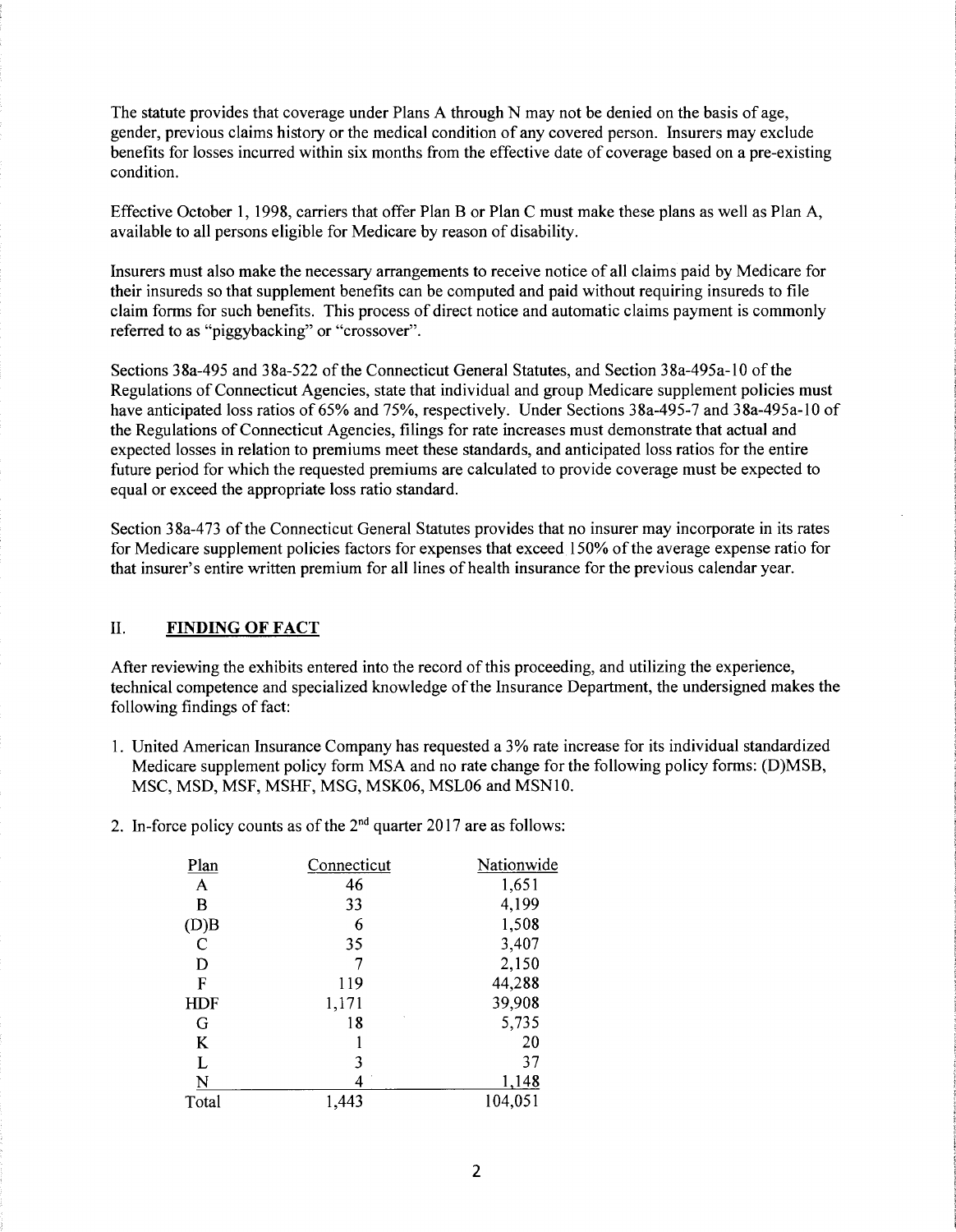- 3. These forms are marketed by licensed agents.
- 4. The proposed rates are expected to satisfy the Connecticut statutory loss ratio of 65%, required of individual Medicare supplement forms.
- 5. United American Insurance Company certified that their expense factors are in compliance with section 38a-473, C.G.S.
- 6. United American Insurance Company has conformed to subsection (e) of section 38a-495c, C.G.S. regarding the automatic claims processing requirement.
- 7. Below are the incurred loss ratios for 2016 and 2017 (through June) as well as inception-to-date for Connecticut:

| Plan          | 2016   | 2017    | Inception |
|---------------|--------|---------|-----------|
| $\mathbf{A}$  | 73.1%  | 88.4%   | 68.2%     |
| B             | 75.1%  | 65.9%   | 68.7%     |
| (D)B          | 79.5%  | 87.6%   | 116.1%    |
| $\mathcal{C}$ | 123.5% | 148.5%  | 79.9%     |
| D             | 58.4%  | 54.3%   | 71.1%     |
| F             | 50.6%  | 64.9%   | 63.8%     |
| <b>HDF</b>    | 55.6%  | 34.0%   | 45.9%     |
| G             | 57.5%  | 73.8%   | 74.8%     |
| N             | 7.7%   | $-1.9%$ | 27.4%     |
|               |        |         |           |

8. Below are the incurred loss ratios for 2016 and 2017 (through June) as well as inception-to-date on a nationwide basis:

| Plan       | 2016  | 2017  | Inception |
|------------|-------|-------|-----------|
| A          | 76.3% | 73.9% | 64.9%     |
| B          | 70.5% | 68.2% | 66.2%     |
| (D)B       | 71.9% | 68.5% | 69.4%     |
| C          | 67.2% | 70.6% | 69.9%     |
| D          | 65.1% | 66.1% | 68.5%     |
| F          | 64.9% | 66.9% | 65.0%     |
| <b>HDF</b> | 48.6% | 36.0% | 42.9%     |
| G          | 65.0% | 69.5% | 66.3%     |
| K          | 65.9% | 67.6% | 48.2%     |
| L          | 81.8% | 71.4% | 52.4%     |
| N          | 50.3% | 57.8% | 53.2%     |

9. United American Insurance Company's 2018 Medicare supplement rate filing proposal is in compliance with the requirements of regulation 38a-474 as it applies to the contents of the rate submission as well as the actuarial memorandum.